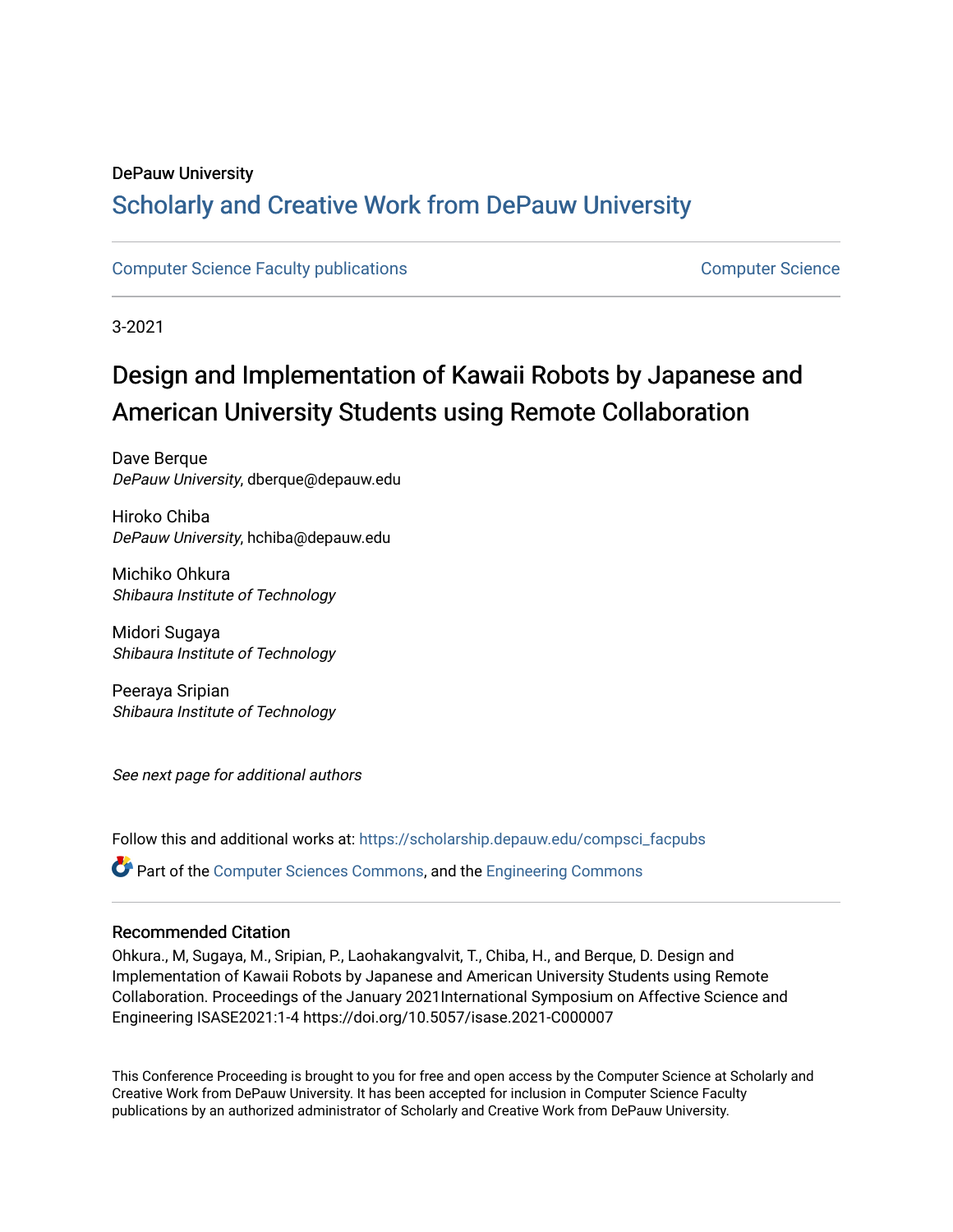## Authors

Dave Berque, Hiroko Chiba, Michiko Ohkura, Midori Sugaya, Peeraya Sripian, and Tipporn Laohakangvalvit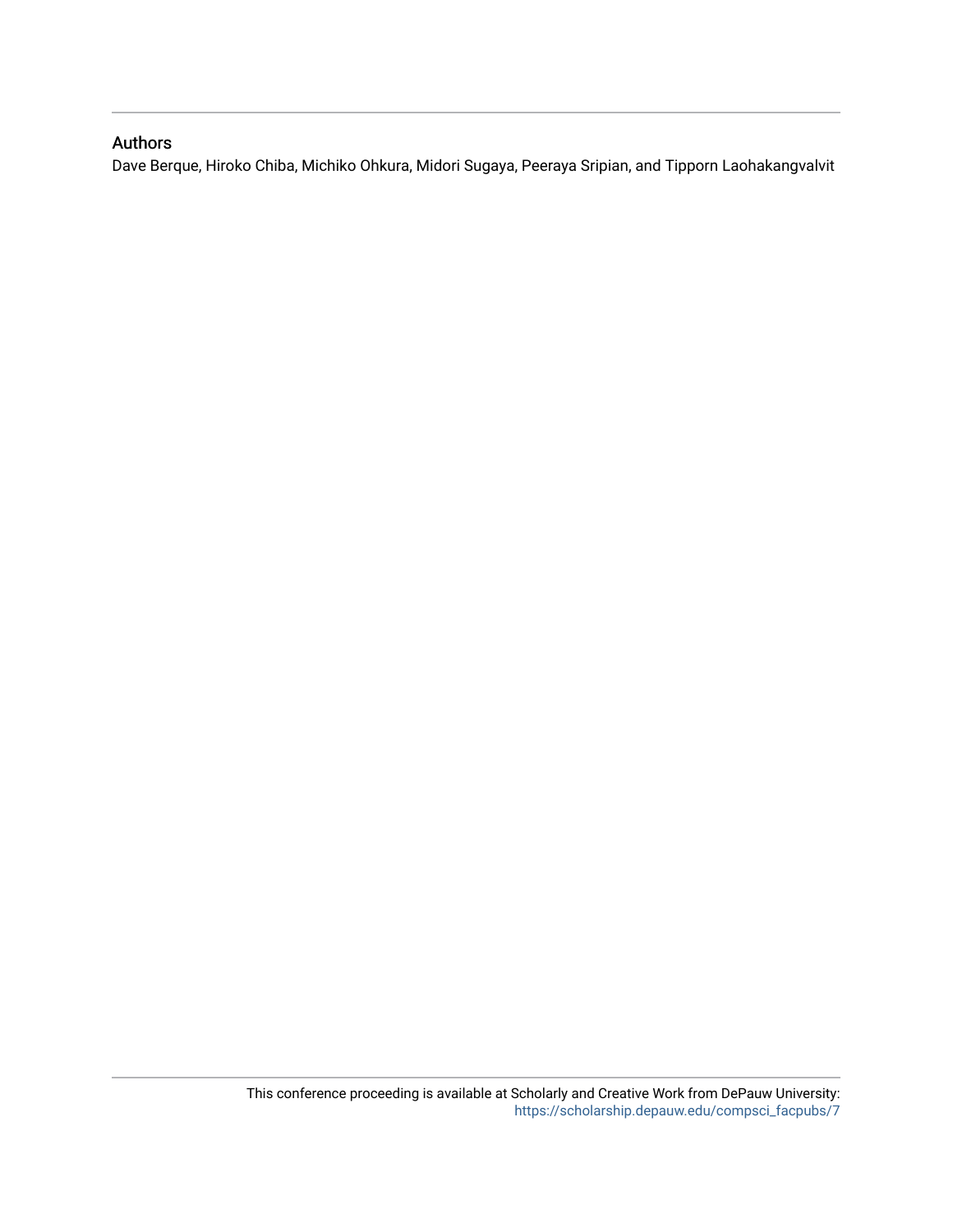## Design and Implementation of Kawaii Robots by Japanese and American University Students using Remote Collaboration

## Michiko OHKURA \*, Midori SUGAYA \*, Peeraya SRIPIAN \*, Tipporn LAOHAKANGVALVIT \*, Hiroko CHIBA \*\*, and Dave BERQUE \*\*

\* Shibaura Institute of Technology, 3-7-5 Toyosu, Koto-ku, Tokyo 135-8548, Japan ohkura@sic.shibaura-it.ac.jp, {doly, peeraya, tipporn}@shibaura-it.ac.jp \*\* DePauw University, Greencastle, Indiana 46135-0037, USA {hchiba, dberque}@depauw.edu

Abstract: This paper describes our approach to the design and implementation of virtual Kawaii robots and spaces by Japanese and American university students using remote collaboration. Because of the COVID-19 pandemic, we had to change our planned 7-week collaboration from in-person to virtual with a resultant change in the target product of our collaboration from real robots to virtual robots. Based on our new plan, students designed virtual spaces with robot pairs, proposed evaluation items for the robot pairs, evaluated their designs, and analyzed the results. The students designed each robot pair with the goal that one robot would be more kawaii and the other would be less kawaii due to a variation in a single attribute such as shape or color. The evaluation instrument used adjective pairs that were suitable to evaluate the affective values of the robot pairs and the virtual spaces the robots occupied. Through the design experience, students learned a lot about Kawaii Engineering and affective evaluation, which gave them a deeper understanding of Japanese culture from the viewpoint of Kansei/Affective Engineering.

Keywords: Remote Collaboration, Virtual space, Kawaii, Robot, Adjective pair

### 1. INTRODUCTION

Our International Research Experiences for Undergraduates (IRES) proposal was accepted by the National Science Foundation (NSF) in 2019 [1]. The Non-technical abstract of the proposal reads as follows:

---------------------------------------------

 As robotic gadgets, and eventually robots, become increasingly common in daily life, it is critical that roboticists design devices that are accepted by diverse users. This collaboration between DePauw University in the United States and Shibaura Institute of Technology (SIT) in Japan will lead to a deeper understanding of the role that cuteness plays in fostering positive human response to, and acceptance of, robotic gadgets. Building on research related to the Japanese concept of kawaii (Japanese cuteness), this project involves designing prototypes of robotic gadgets with varying levels and types of cuteness, and conducting multi-site, cross-cultural user studies that evaluate user's reactions to varied designs. A long term goal of this research is to deepen our understanding of how designers can use the concept of kawaii to build robotic gadgets that are

accepted by diverse users. This International Research Experiences for Undergraduates (IRES) project provides educational and research experiences, at the individual and cohort level, for a diverse group of twelve students comprised of four undergraduates participating in each of three summers. Before departing for Japan, students will complete cultural and technical preparatory activities led collaboratively by two DePauw faculty members with remote contributions from three Shibaura Institute of Technology faculty members. Each student will then conduct research for seven weeks at Shibaura Institute of Technology under the primary mentorship of the Shibaura faculty members with supplemental remote and on-site mentorship from the DePauw faculty members. In addition to informing inclusive design practices for robotic gadgets, the project will serve as a catalyst for ongoing collaborations between DePauw University and Shibaura Institute of Technology.

---------------------------------------------

NSF reviewers described the submission as "a very well thought [out] proposal that will take advantage of the kawaii design culture in Japan to help future robot gadget design. It can potentially generate both significant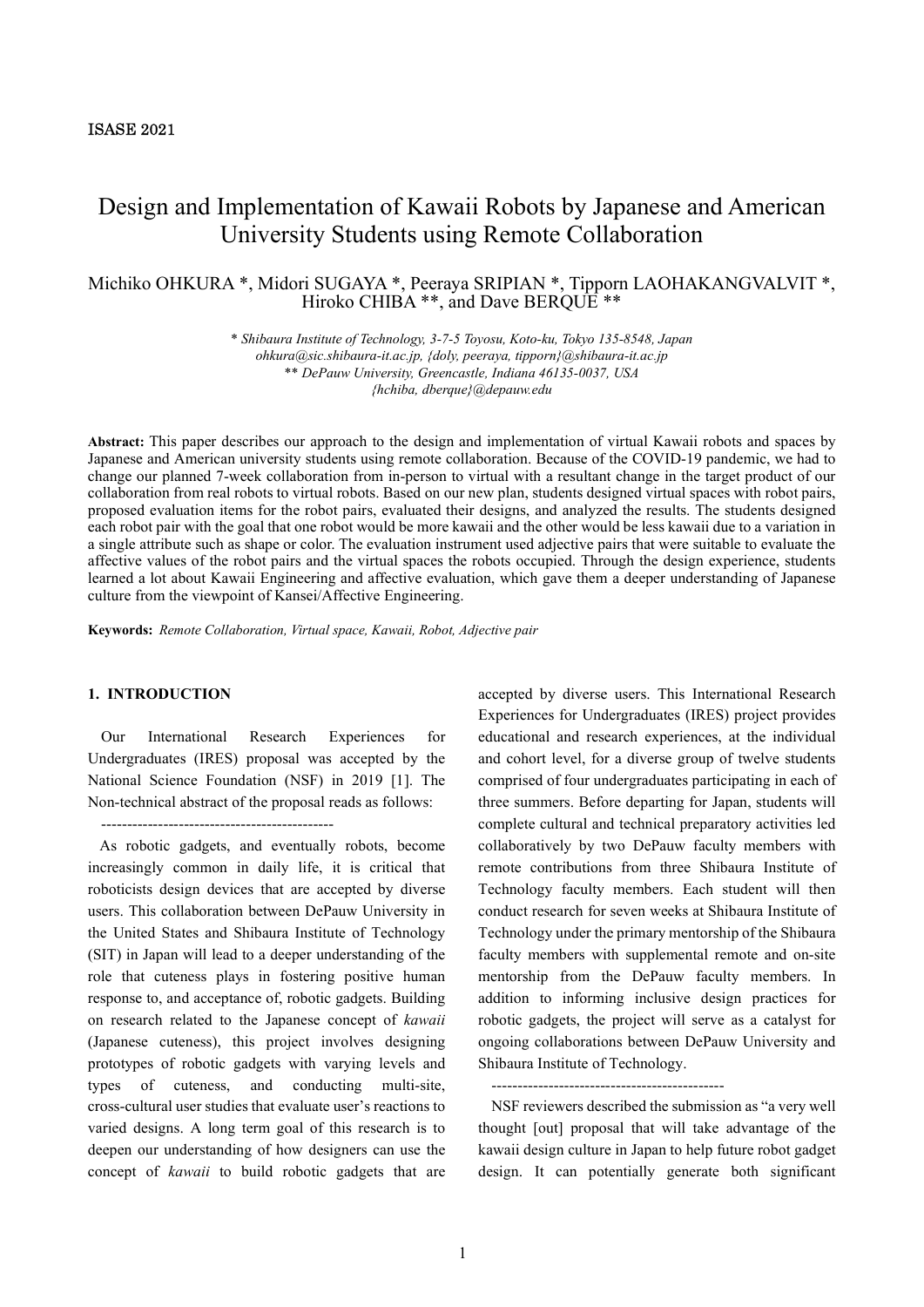intellectual merits and broad impact. The site selection is well justified and is very unique." [1].

Based on this accepted proposal, we had designed a 7-week collaborative project for cross-cultural teams to design, build and evaluate robotic gadgets, which would begin in June 2020 at SIT's Toyosu Campus. However, because of the COVID-19 pandemic, it became impossible for students from DePauw University to travel to Japan and work together with SIT students at the SIT campus. In fact, even the SIT students couldn't enter the campus. Therefore, we designed new remote collaborative approaches and activities based on a previous class and global Project Based Learning (PBL) work conducted by the first author [2, 3].

This paper describes the design and implementation of the virtual collaboration approaches and activities carried out by the students from both universities to design, build and evaluate kawaii robots and virtual spaces that these robots inhabit.

### 2. DESIGN OF COLLABORATIVE ACTIVITIES

#### 2.1 Outline

Our plan for collaborative work, as described in the NSF proposal, revolved around the construction of kawaii robots and the affective evaluation of these robots. However, because the collaboration had to be conducted remotely, we changed from constructing real robots in real space to constructing virtual robots that operated in virtual spaces. Unity was employed to construct both the virtual robots and the virtual spaces. Zoom and Slack were employed for weekly and daily communication.

Two teams of students were formed with each team consisting of two students from DePauw University and two students from SIT. Each team designed and implemented a virtual space and each student designed and implemented a pair of robots to operate in that virtual space. For each pair of robots, one was designed to be more kawaii than the other.

## 2.2 Curriculum

Table 1 shows the schedule of weekly and additional meetings. Each meeting was held via Zoom. The collaborative experiences were organized into seven parts:

- 1. Introduction and farewell meetings
- 2. Design of a virtual space and robot pairs
- 3. Development of the virtual space and robot pairs
- 4. Proposal of evaluation items for the virtual space and robot pairs

Table 1: Schedule

|   | <b>EDT</b>                          | <b>JST</b>           | <b>CONTENT</b>                                                                                                                                |  |
|---|-------------------------------------|----------------------|-----------------------------------------------------------------------------------------------------------------------------------------------|--|
| 1 | 31<br>May                           | June                 | Introduction, Introducing each other,<br>Begin design of a virtual space with robots                                                          |  |
| 2 | $\mathcal{D}_{\mathcal{A}}$<br>June | 3<br>June            | Regular meeting (Continue designing)                                                                                                          |  |
| 3 | 9<br>June                           | 10<br>June           | Presentation of virtual space with robots.<br>Begin development                                                                               |  |
| 4 | 16<br>June                          | 17<br>June           | Regular meeting (Continue development),<br>Lecture by Dr. Laohakangvalvit                                                                     |  |
|   | 21<br>June                          | 22<br>June           | Lecture by Prof. Nittono (Osaka University)                                                                                                   |  |
| 5 | 23<br>June                          | 24<br>June           | Regular meeting (Continue development,<br>Discuss evaluation questionnaire items)                                                             |  |
| 6 | 30<br>June                          | July                 | Presentation of evaluation questionnaire items<br>(Continue development)                                                                      |  |
| 7 | 7<br>July                           | $\mathbf{8}$<br>July | Presentation of virtual space with robots and<br>evaluation of spaces and robots. Begin summarizing<br>the evaluation results, and discussion |  |
| 8 | 14<br>July                          | 15<br>July           | Presentation of discussion results. Sum-up                                                                                                    |  |
|   | 16<br>July                          | 17<br>July           | Farewell Meeting                                                                                                                              |  |

Figure 1: Introduction of organizers



- 5. Evaluation of the virtual spaces and robot pairs
- 6. Summarization of the evaluation results
- 7. Special lectures by Dr. Laohakangvalvit and by Prof. Nittono on their kawaii research [4-6]

## 3. IMPLEMENTATION OF COLLABORATIVE **PRACTICE**

#### 3.1 Introduction

After a welcome message from the SIT faculty and a staff member from the SIT International Section, we introduced the faculty organizers and SIT's Toyosu Campus (Figure 1). Then, the SIT faculty members introduced the outline of the schedule for the seven-week collaborative activities, and explained the roles of robots in future society. Additionally, students from both universities introduced themselves.

#### 3.2 Design of a virtual space and robot pairs

Each team used Zoom and Slack to discuss the virtual space they wanted to construct. As a result of these discussions, Team A decided to construct a train station, and Team B decided to construct a futuristic version of the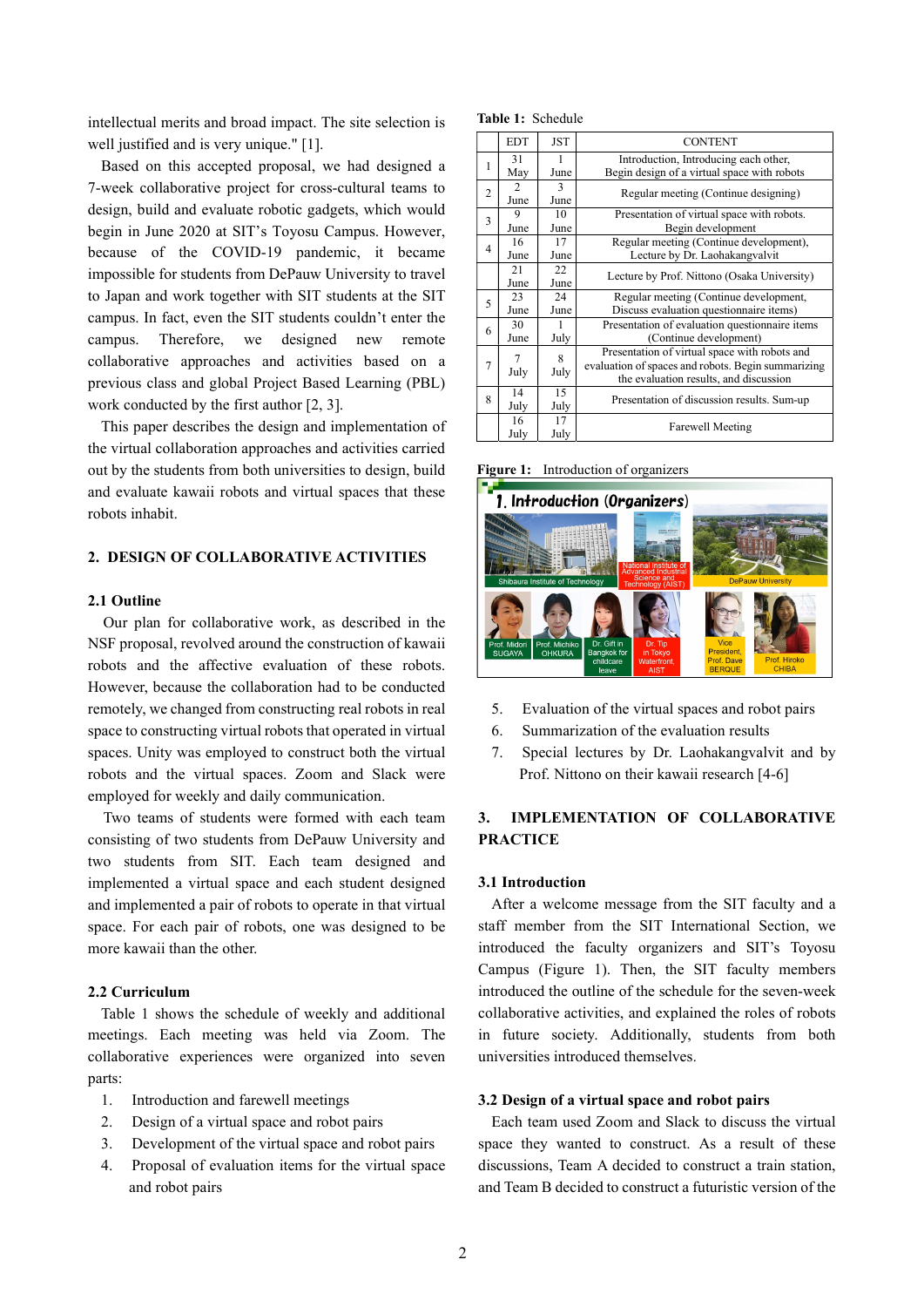SIT campus. In addition, each student designed their own robot pairs to interact in the context of their team's virtual space. Students were required to design their robot pairs so that one robot in the pair was more kawaii than the other one.

#### 3.3 Development of a virtual space and robot pairs

Each team began to collaborate on the development of their virtual space using Unity and each student began to construct robot pairs individually, also using Unity. Students could use the cloud platform provided by Unity to collaborate. Figure 2 shows the completed virtual spaces with example robot pairs. Based on previous knowledge about kawaii engineering [7, 8], each student selected an attribute to vary in order to make one robot in the pair more kawaii than the other robot. For example, in Figure 3 the right robot has a rounder head and more cylindric body compared with the robot on the left because previous work shows that rounder objects are generally perceived to be more kawaii.

## 3.4 Proposed evaluation items for virtual spaces and robot pairs

Each team collaborated to propose evaluation items, which were to be adjective pairs suitable to evaluate the affective values of the team's virtual space and robot pairs. Each team then presented their proposed evaluation items for the virtual space and robot pairs. Table 2 shows some examples of proposed evaluation items. The 4<sup>th</sup> robot pair in Table 2 (b) is the robot pair shown in Figure 3.

#### 3.5 Evaluation of the virtual spaces and robot pairs

Using Google Forms, the first author developed an evaluation questionnaire for the virtual spaces and robot pairs based on each team's proposals. During each team's presentation of the virtual spaces and robot pairs, all the faculty organizers and all the students completed the questionnaire, in which the virtual spaces were evaluated absolutely, and robot pairs were evaluated relatively. The results of the analysis of the questionnaire will be described in the future by the SIT faculty [9].

In addition, we developed a more detailed questionnaire to evaluate the robot pairs in a research study. The details of this experiment and its results will be described in the future [10].

#### 3.6 Summarizing the evaluation results

Each student team presented the evaluation results for their own virtual space and robot pairs.

#### 4. DISCUSSION

As described in the Introduction, our original plan called for the students and professors from DePauw University to travel to SIT's Toyosu Campus in Tokyo. The students from DePauw University would have then collaborated with SIT students to design and build real

Figure 2: Examples of virtual spaces and robot pairs (a) A train station and a pair of robots



Figure 3: An example of a robot pair



Table 2: Examples of evaluation items

(a) Space

| <b>SPACE</b>                |  | <b>EVALUATION ITEMS</b>                                               |  |  |  |
|-----------------------------|--|-----------------------------------------------------------------------|--|--|--|
| Station                     |  | Modern – Futuristic<br>$Innovative-Simple$<br>Realistic - Unrealistic |  |  |  |
| <b>Future Toyosu Campus</b> |  | Familiar - Unfamiliar<br>$Interesting - Boring$<br>Stylish - Plain    |  |  |  |
| Robot<br>(b                 |  |                                                                       |  |  |  |
| ROBOT PAIR                  |  | <b>EVALUATION ITEMS</b>                                               |  |  |  |
|                             |  | Entertaining - Dull<br>Approachable - Unapproachable                  |  |  |  |
| $\mathfrak{D}$              |  | Friendly - Unfriendly<br>Lovely - Unlovely                            |  |  |  |
| 3                           |  | $Cool-Not$ cool<br>Enjoyable - Unenjoyable                            |  |  |  |
| 4                           |  | $Safe - Security$<br>Warm - Cold                                      |  |  |  |
|                             |  |                                                                       |  |  |  |